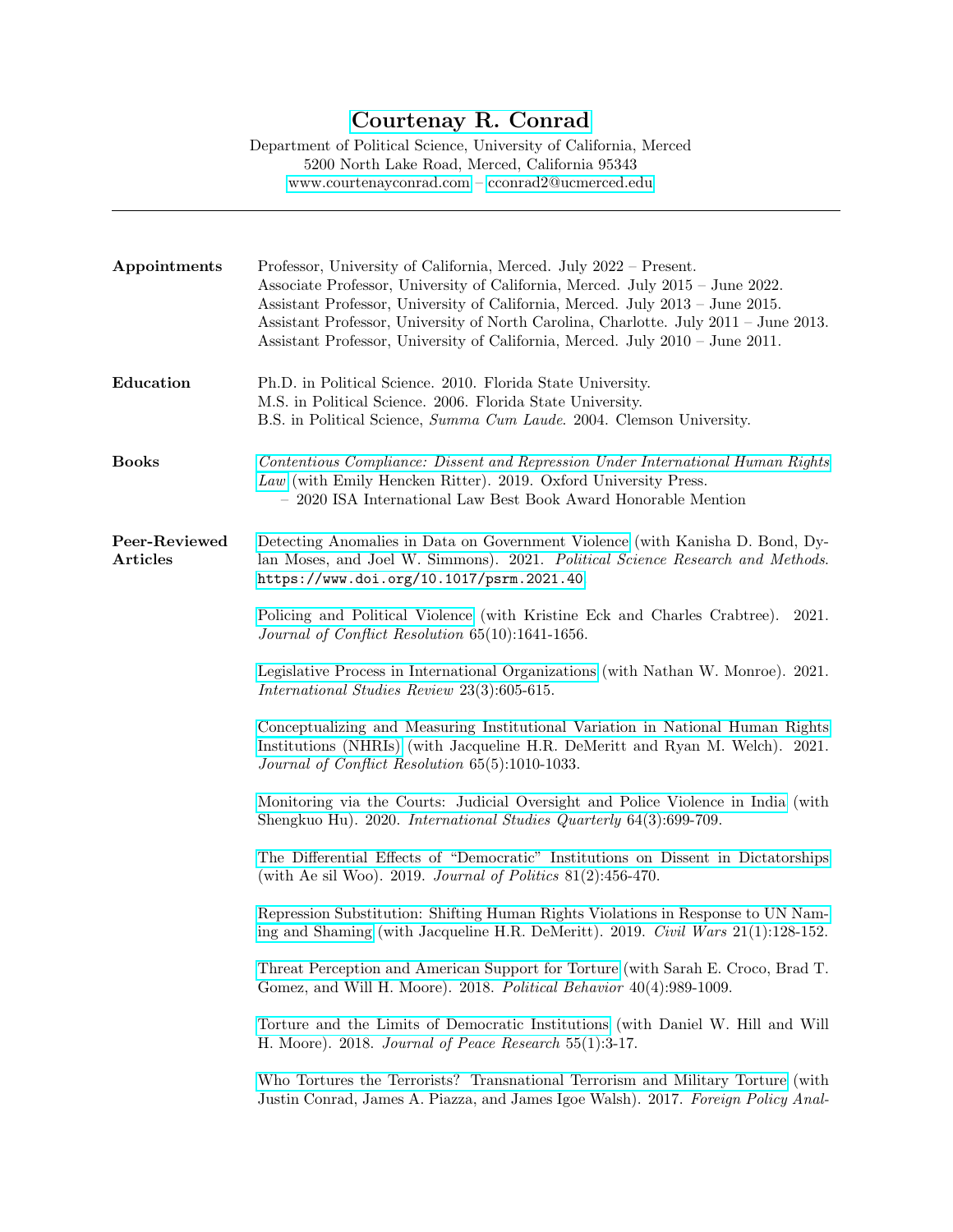ysis 13(4):761-786.

[Preventing and Responding to Dissent: The Observational Challenges of Explain](https://www.cambridge.org/core/journals/american-political-science-review/article/preventing-and-responding-to-dissent-the-observational-challenges-of-explaining-strategic-repression/2D6F4727F6B30529B71CC865355265B3)[ing Strategic Repression](https://www.cambridge.org/core/journals/american-political-science-review/article/preventing-and-responding-to-dissent-the-observational-challenges-of-explaining-strategic-repression/2D6F4727F6B30529B71CC865355265B3) (with Emily Hencken Ritter). 2016. American Political Science Review 110(1): 85-99.

[Human Rights Treaties and Mobilized Dissent Against the State](http://link.springer.com/article/10.1007/s11558-015-9238-4) (with Emily Hencken Ritter). 2016. Review of International Organizations 11(4):449-475.

[Divergent Incentives for Dictators: Domestic Institutions and \(International Promises](http://journals.sagepub.com/doi/abs/10.1177/0022002712459707) [Not to\) Torture.](http://journals.sagepub.com/doi/abs/10.1177/0022002712459707) 2014. Journal of Conflict Resolution 58(1):34-67.

[Tyrants and Terrorism: Why some Autocrats are Terrorized while Others are Not](http://onlinelibrary.wiley.com/doi/10.1111/isqu.12120/abstract) (with Justin Conrad and Joseph K. Young). 2014. International Studies Quarterly 58(3):539-549.

[Torture Allegations as Events Data: Introducing the Ill-Treatment and Torture \(ITT\)](http://journals.sagepub.com/doi/abs/10.1177/0022343314524427) [Specific Allegation Data](http://journals.sagepub.com/doi/abs/10.1177/0022343314524427) (with Jillienne Haglund and Will H. Moore). 2014. Journal of Peace Research 51(3):429-438.

[Treaties, Tenure, and Torture: The Conflicting Domestic Effects of International](http://www.journals.uchicago.edu/doi/abs/10.1017/S0022381613000091) [Law](http://www.journals.uchicago.edu/doi/abs/10.1017/S0022381613000091) (with Emily Hencken Ritter). 2013. Journal of Politics 75(2):397-409.

[Constrained by the Bank and the Ballot: Unearned Revenue, Democracy, and State](http://journals.sagepub.com/doi/abs/10.1177/0022343312454556) [Incentives to Repress](http://journals.sagepub.com/doi/abs/10.1177/0022343312454556) (with Jacqueline H.R. DeMeritt). 2013. Journal of Peace Research 50(1):105-119.

[Disaggregating Torture Allegations: Introducing the Ill-Treatment and Torture \(ITT\)](http://onlinelibrary.wiley.com/doi/10.1111/j.1528-3585.2012.00471.x/full) [Country-Year Data](http://onlinelibrary.wiley.com/doi/10.1111/j.1528-3585.2012.00471.x/full) (with Jillienne Haglund and Will H. Moore). 2013. International Studies Perspectives 14:199-220.

[Constrained Concessions: Beneficent Dictatorial Responses to Domestic Political Op](http://onlinelibrary.wiley.com/doi/10.1111/j.1468-2478.2011.00683.x/abstract)[position.](http://onlinelibrary.wiley.com/doi/10.1111/j.1468-2478.2011.00683.x/abstract) 2011. International Studies Quarterly 55:1167-1187.

[What Stops the Torture?](http://onlinelibrary.wiley.com/doi/10.1111/j.1540-5907.2010.00441.x/abstract) (with Will H. Moore). 2010. American Journal of Political Science 54(2):459-476.

[Measuring Government Duration and Stability in Central Eastern European Democ](http://onlinelibrary.wiley.com/doi/10.1111/j.1475-6765.2009.01888.x/abstract)[racies](http://onlinelibrary.wiley.com/doi/10.1111/j.1475-6765.2009.01888.x/abstract) (with Sona N. Golder). 2010. European Journal of Political Research 49(1):119- 150.

**Other** Publications [Torture and the War on Terrorism.](https://www.oxfordhandbooks.com/view/10.1093/oxfordhb/9780198732914.001.0001/oxfordhb-9780198732914-e-37) 2019. The Oxford Handbook of Terrorism. Erica Chenoweth, Richard English, Andreas Gofas, and Stathis Kalyvas, eds. Oxford University Press.

> [Will H. Moore's Enduring Contribution to Peace and Conflict Studies](https://journals.sagepub.com/eprint/IQCECVIRKXMWHUVHJZAN/full) (with Jacqueline H.R. DeMeritt, Daniel W. Hill, Ryan M. Welch, and Joseph K. Young). 2019. Conflict Management and Peace Science https://doi.org/10.1177/0738894219881424.

> Why Do Courts Protect Human Rights? Investigating the Mechanisms by Focusing on Police. 2018. Newsletter of the Comparative Politics Section of the American Political Science Association 28(1):19-23.

> Introducing the Ill-Treatment and Torture (ITT) Data (with Will H. Moore). 2016.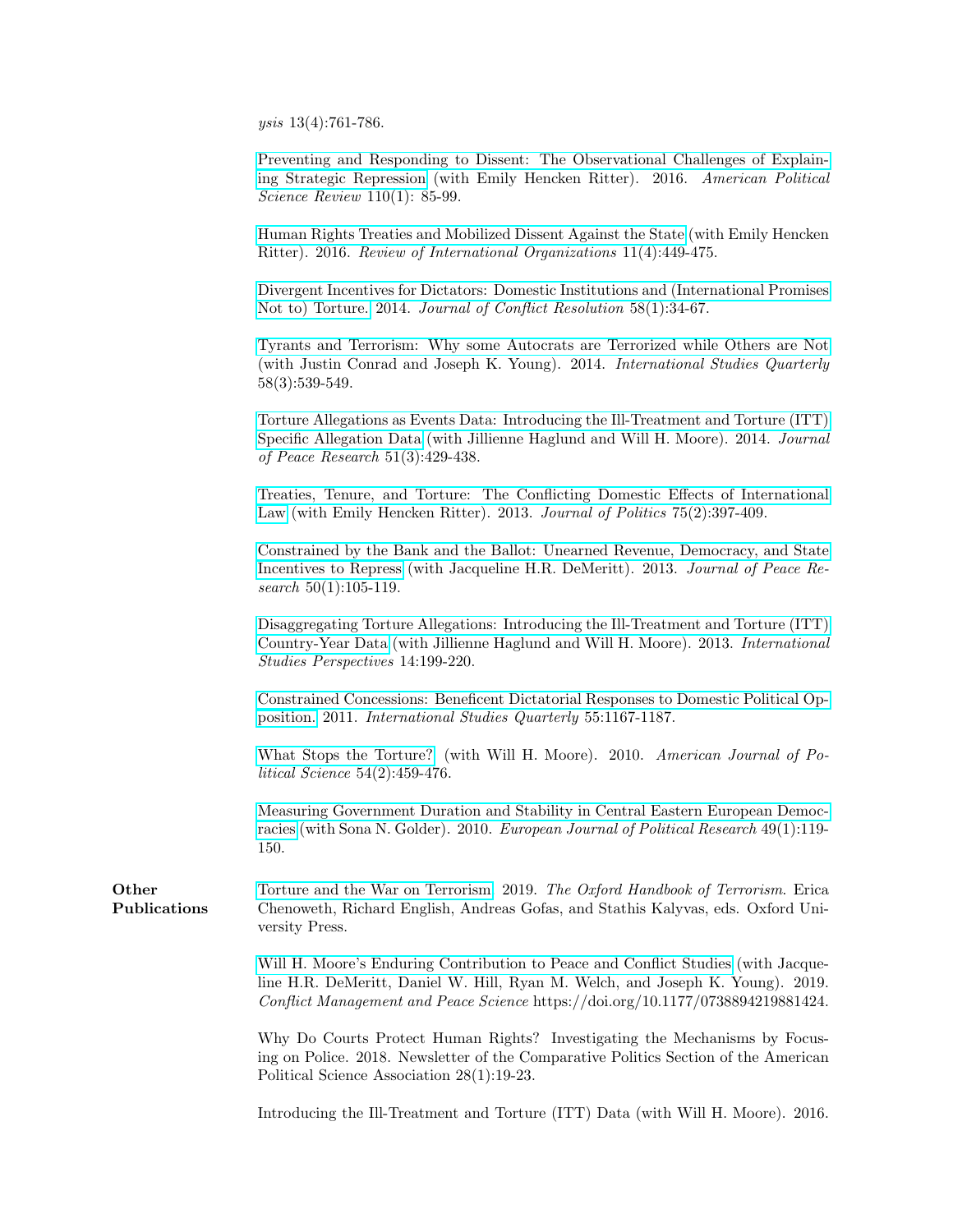|                                     | Newsletter of the Comparative Politics Section of the American Political Science As-<br>sociation $26(1):98-99$ .                                                                                                                                                             |
|-------------------------------------|-------------------------------------------------------------------------------------------------------------------------------------------------------------------------------------------------------------------------------------------------------------------------------|
|                                     | How Opposition Cooptation and Institutional Constraints Affect State Repression<br>in Autocracies (with Ae sil Woo). 2016. Newsletter of the Comparative Democrati-<br>zation Section of the American Political Science Association $14(1):2$ .                               |
|                                     | Unintended Consequences: The Effect of Advocacy to End Torture on Empowerment<br>Rights Violations (with Jacqueline H.R. DeMeritt). 2014. Examining Torture: Em-<br>pirical Studies of State Repression. Tracy Lightcap and James Pfiffner, eds. Palgrave<br>MacMillan Press. |
| Grants                              | Process Matters: Legislative Procedure in the United Nations General Assembly<br>(with Nathan W. Monroe). 2017. National Science Foundation Political Science<br>Grant SES $\#1625064$ . \$118,553.                                                                           |
|                                     | Agenda Setting in the United Nations (with Nathan W. Monroe). 2014. Univer-<br>sity of California, Merced Committee on Research (COR) Grant. \$9,400.                                                                                                                         |
|                                     | Agenda Setting in International Organizations (with Nathan W. Monroe). 2013.<br>Institute on Global Conflict and Cooperation (IGCC) Research Grant. \$11,000.                                                                                                                 |
|                                     | Human Rights Advocacy and State Repression Substitutability. 2012. University of<br>North Carolina at Charlotte Faculty Research Grant. \$6,000.                                                                                                                              |
|                                     | Undergraduate Research Assistance: Ill-Treatment and Torture (with Will H. Moore).<br>2011. National Science Foundation Political Science Grant SES #1123666. \$23,685.                                                                                                       |
|                                     | Treaties, Institutions, and Torture: Theoretical and Empirical Inquiry (with Will H.<br>Moore). 2009. National Science Foundation Political Science Grant SES #0921397.<br>\$173,130.                                                                                         |
|                                     | Constrained at Home: The Effect of Institutions on Respect for Human Rights. 2009.<br>Florida State University Dissertation Research Grant. \$750.                                                                                                                            |
| <b>Selected Work</b><br>in Progress | Considering Legislative Process in the Estimation of State Preferences from United<br>Nations Voting Data (with Nathan W. Monroe and Shengkuo Hu).                                                                                                                            |
|                                     | Judicial Decisions and the Excessive Use of Force (with Kristine Eck and Sophia<br>Hatz).                                                                                                                                                                                     |
|                                     | An Experimental Examination of Police Oversight and Behavior (with Kristine Eck<br>and Sophia Hatz).                                                                                                                                                                          |
|                                     | Civilians as Agents of Repression (with Emily Hencken Ritter and Jessica Troun-<br>stine).                                                                                                                                                                                    |
|                                     | Policy Change & Strategic Prison Violence (with Kanisha D. Bond, Joel W. Sim-<br>mons, and Dylan Moses).                                                                                                                                                                      |
|                                     | The Politics of Cuisine: How the Movement of Peoples and Goods Changes What<br>We Eat (with Nathan W. Monroe). Book Project.                                                                                                                                                  |
|                                     |                                                                                                                                                                                                                                                                               |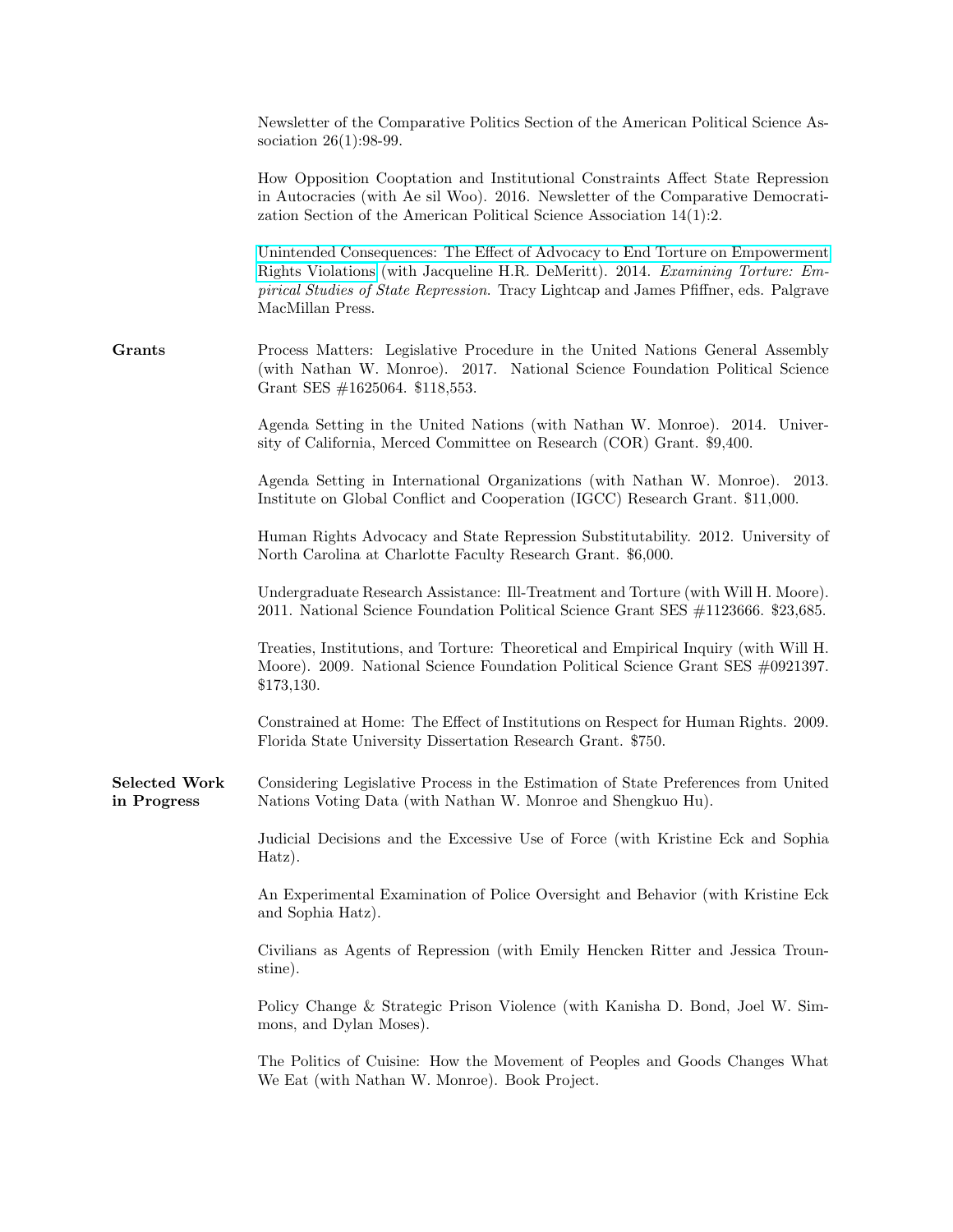| <b>Invited Talks</b>        | Georgia Area Human Rights Network (GaHRNet), Emory University. May 2022.<br>SPGS Colloquium Series, Arizona State University. April 2022.<br>Global Politics Seminar, University of Pittsburgh. March 2021.<br>Department of Peace and Conflict Research, Uppsala University. May 2019.<br>Department of Political Science, UC Davis. April 2019.<br>Department of Government, Dartmouth College. January 2019.<br>Korbel School, University of Denver. October 2016.<br>Program on Human Rights & Humanitarian Affairs, Univ. of Nebraska. April 2016.<br>Virtual Workshop on Intrastate Conflict, George Washington Univ. October 2014.<br>Department of Political Science, University of Southern California. October 2014.<br>Institute of Law & Economics, University of Hamburg. February 2014.<br>Niehaus Center, Woodrow Wilson School, Princeton University. November 2013.<br>Virtual Graduate Workshop on Political Violence, Florida State. October 2013.<br>Human Rights Institute, University of Connecticut. September 2013.<br>Norwegian Centre for Human Rights, University of Oslo. June 2013.<br>Globalization Lecture Series, Clemson University. April 2013.<br>Human Rights Seminar, Columbia University. April 2013.<br>Department of Political Science, University of Alabama. November 2012.<br>Department of Political Science, University of Michigan. November 2012.<br>Department of Political Science, University of Iowa. October 2012.<br>Political Science Program, University of California, Merced. September 2012.<br>Visions in Political Methodology (VIM) Workshop, Penn State University. May 2012.<br>International Politics of Autocracies Workshop, Rice University. May 2012.<br>Security, Peace, and Conflict Workshop, Duke University. March 2012.<br>Visions in Political Methodology (VIM) Workshop, Ohio State University. May 2011.<br>Department of Political Science, UNC at Charlotte. December 2010.<br>Political Science Program, University of California, Merced. January 2010.<br>Department of Political Science, University of South Carolina. October 2009.<br>Journeys in World Politics Workshop, University of Iowa. October 2008. |
|-----------------------------|-----------------------------------------------------------------------------------------------------------------------------------------------------------------------------------------------------------------------------------------------------------------------------------------------------------------------------------------------------------------------------------------------------------------------------------------------------------------------------------------------------------------------------------------------------------------------------------------------------------------------------------------------------------------------------------------------------------------------------------------------------------------------------------------------------------------------------------------------------------------------------------------------------------------------------------------------------------------------------------------------------------------------------------------------------------------------------------------------------------------------------------------------------------------------------------------------------------------------------------------------------------------------------------------------------------------------------------------------------------------------------------------------------------------------------------------------------------------------------------------------------------------------------------------------------------------------------------------------------------------------------------------------------------------------------------------------------------------------------------------------------------------------------------------------------------------------------------------------------------------------------------------------------------------------------------------------------------------------------------------------------------------------------------------------------------------------------------------------------------------------------------------------------------------------------------------------------|
| Conference<br>Presentations | Judicial Decisions and the Excessive Use of Force (with Kristine Eck and Sophia<br>Hatz). APSA 2022. NEPS 2022. APSA 2019. MPSA 2017.<br>Civilians as Agents of Repression (with Emily Hencken Ritter and Jessica Troun-<br>stine). PSS(I) 2022. GaHRC 2022. APSA 2021. APSA 2020.                                                                                                                                                                                                                                                                                                                                                                                                                                                                                                                                                                                                                                                                                                                                                                                                                                                                                                                                                                                                                                                                                                                                                                                                                                                                                                                                                                                                                                                                                                                                                                                                                                                                                                                                                                                                                                                                                                                  |
|                             | Considering Legislative Process in the Estimation of Dynamic State Preferences from<br>United Nations Voting Data (with Nathan W. Monroe and Shengkuo Hu). MPSA<br>2019.                                                                                                                                                                                                                                                                                                                                                                                                                                                                                                                                                                                                                                                                                                                                                                                                                                                                                                                                                                                                                                                                                                                                                                                                                                                                                                                                                                                                                                                                                                                                                                                                                                                                                                                                                                                                                                                                                                                                                                                                                            |
|                             | Monitoring via the Courts: Legal Oversight and Police Violence in India (with<br>Shengkuo Hu). MPSA 2019. WPSA 2018.                                                                                                                                                                                                                                                                                                                                                                                                                                                                                                                                                                                                                                                                                                                                                                                                                                                                                                                                                                                                                                                                                                                                                                                                                                                                                                                                                                                                                                                                                                                                                                                                                                                                                                                                                                                                                                                                                                                                                                                                                                                                                |
|                             | The National Human Rights Institution (NHRI) Data Collection Project (with Jacque-<br>line H.R. DeMeritt, Will H. Moore, and Ryan Welch). SPSA 2019. ISA 2018. PSS(I)<br>2012.                                                                                                                                                                                                                                                                                                                                                                                                                                                                                                                                                                                                                                                                                                                                                                                                                                                                                                                                                                                                                                                                                                                                                                                                                                                                                                                                                                                                                                                                                                                                                                                                                                                                                                                                                                                                                                                                                                                                                                                                                      |
|                             | Who Gets Bought Off? The Differential Effect of "Democratic" Institutions on Dis-<br>sent in Dictatorships (with Ae sil Woo). MPSA 2017.                                                                                                                                                                                                                                                                                                                                                                                                                                                                                                                                                                                                                                                                                                                                                                                                                                                                                                                                                                                                                                                                                                                                                                                                                                                                                                                                                                                                                                                                                                                                                                                                                                                                                                                                                                                                                                                                                                                                                                                                                                                            |
|                             | Examining the Microfoundations of Human Rights Treaty Constraint (with Emily<br>Hencken Ritter). MPSA 2016. ISA 2016.                                                                                                                                                                                                                                                                                                                                                                                                                                                                                                                                                                                                                                                                                                                                                                                                                                                                                                                                                                                                                                                                                                                                                                                                                                                                                                                                                                                                                                                                                                                                                                                                                                                                                                                                                                                                                                                                                                                                                                                                                                                                               |
|                             | The Conflicting Effects of International Law (with Emily Hencken Ritter). ISA 2015.                                                                                                                                                                                                                                                                                                                                                                                                                                                                                                                                                                                                                                                                                                                                                                                                                                                                                                                                                                                                                                                                                                                                                                                                                                                                                                                                                                                                                                                                                                                                                                                                                                                                                                                                                                                                                                                                                                                                                                                                                                                                                                                 |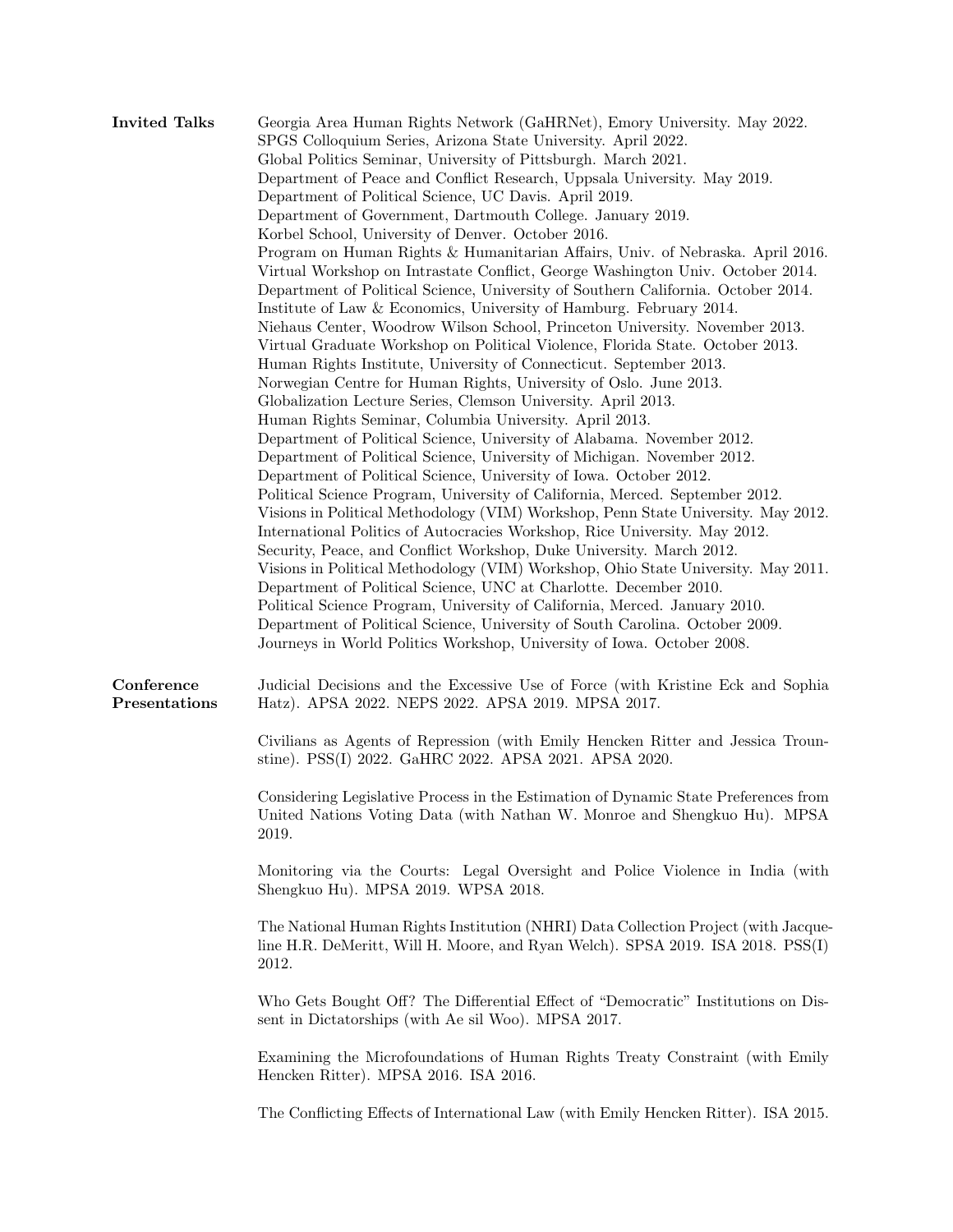The Effect of Agenda Control on Voting Behavior in the United Nations General Assembly (with Nathan W. Monroe). EPSA 2016. APSA 2014.

Threat Perception & American Support for Torture (with Sarah E. Croco, Brad T. Gomez, and Will H. Moore). ISA 2016. ISA 2014.

Hiding Human Rights Violations in Response to UN Naming and Shaming (with Jacqueline H.R. DeMeritt). ISA 2014. APSA 2011. ISA 2011.

Heterogeneous Democratic Institutions and Delayed Commitment to International Human Rights Law (with Sona N. Golder). EPSA 2013.

Torture and the Limits of Democratic Institutions (with Daniel W. Hill, Jr. and Will H. Moore). ISA Pre-Conference Workshop 2013.

'Protecting' Human Rights: Protectionism and Human Rights Provisions in Preferential Trade Agreements (with Emily Hencken Ritter). MPSA 2013. ISA 2013.

Preventing and Responding to Dissent: The Observational Challenges of Explaining Strategic Repression (with Emily Hencken Ritter). ISA 2014. MPSA 2013. Prepared for APSA 2012.

Stopping Abuse: What Institutions Inhibit Ill-Treatment and Torture? (with Will H. Moore). Prepared for APSA 2012.

Human Rights Treaties and Mobilized Dissent Against the State (with Emily Hencken Ritter). MPSA 2012.

Tyrants and Terrorism: Why some Autocrats are Terrorized while Others are Not (with Justin Conrad and Joseph K. Young). ISA 2012.

Options in the Arsenal: Are Repressive Tactics Substitutes or Complements? (with Jacqueline H.R. DeMeritt). ISA 2012. APSA 2011.

Treaties, Tenure, and Torture: The Conflicting Domestic Effects of International Law (with Emily Hencken Ritter). PEIO 2012. ISA 2011. APSA 2010.

Who Tortures the Terrorists? Transnational Terrorism and Military Torture (with Justin Conrad, James A. Piazza, and James Igoe Walsh). ISA 2013. ISA 2011. PSS(I) 2011.

Disaggregating Torture Allegations: Introducing the Ill-Treatment and Torture (ITT) Country-Year Data (with Will H. Moore). ISA 2011. PSS(I) 2010.

Conceptualizing Government Duration and Stability (with Sona N. Golder). APSA 2010.

Divergent Incentives for Dictators: Domestic Institutions and (International Promises Not to) Torture. ISA 2010. SPSA 2010. PSS(I) 2009.

Intra-Regime Dynamics and Commitment to International Human Rights Law. ISA 2009.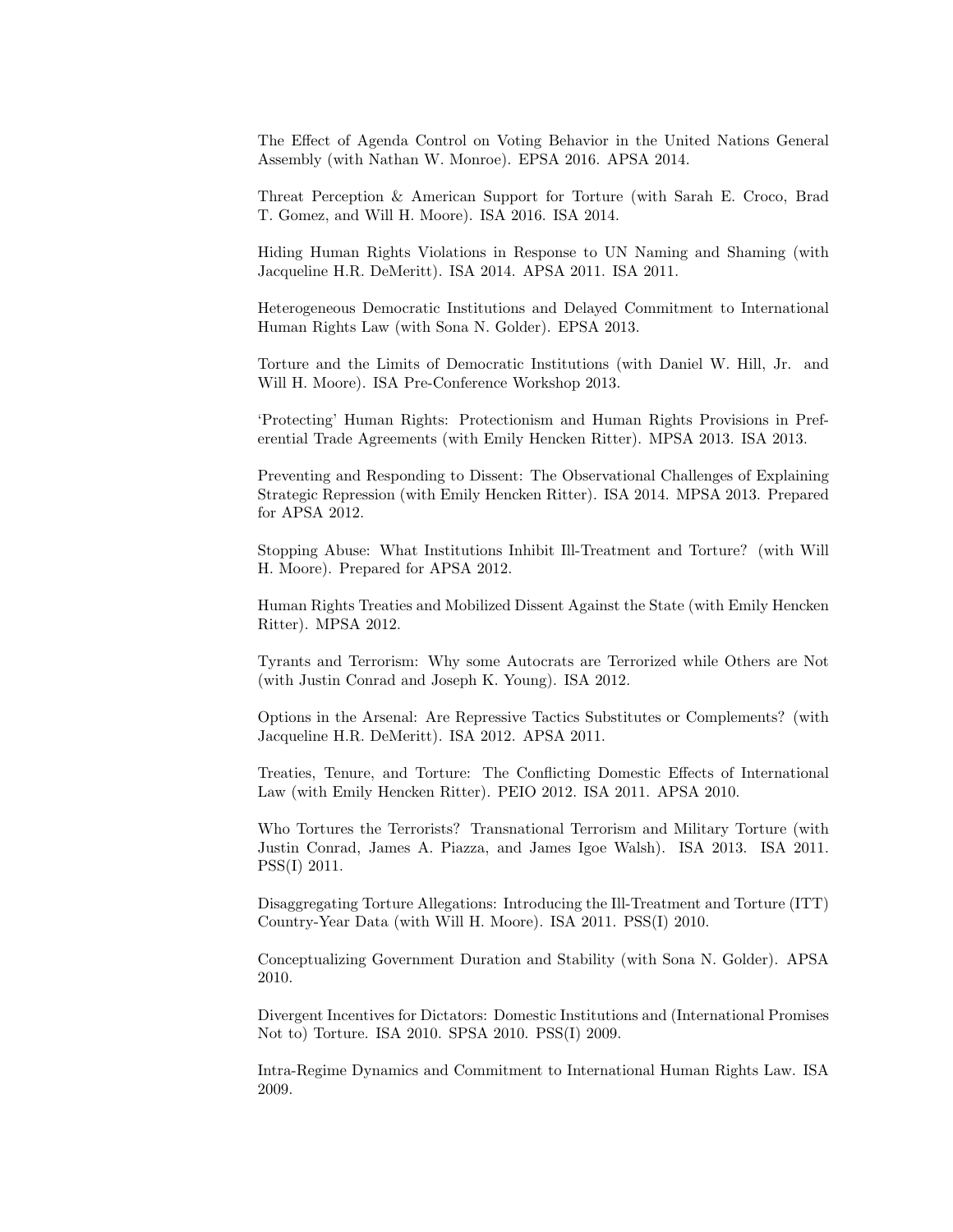|                        | Measuring Government Duration and Stability in Central European Democracies<br>(with Sona Golder). APSA 2008. MPSA 2008.                                                                                                                                                                                                                                                                                                                                                                                                                                                                                                                                                                                                            |
|------------------------|-------------------------------------------------------------------------------------------------------------------------------------------------------------------------------------------------------------------------------------------------------------------------------------------------------------------------------------------------------------------------------------------------------------------------------------------------------------------------------------------------------------------------------------------------------------------------------------------------------------------------------------------------------------------------------------------------------------------------------------|
|                        | What Stops the Torture? (with Will H. Moore). MPSA 2008.                                                                                                                                                                                                                                                                                                                                                                                                                                                                                                                                                                                                                                                                            |
|                        | Constrained Cooptation: Beneficent Dictatorial Responses to Domestic Opposition.<br>SPSA 2008.                                                                                                                                                                                                                                                                                                                                                                                                                                                                                                                                                                                                                                      |
|                        | Political Institutions and the Impact of Foreign Aid on Government Performance.<br>ISA-South 2007. 3rd place in the Graduate Student Paper Competition.                                                                                                                                                                                                                                                                                                                                                                                                                                                                                                                                                                             |
| Additional<br>Training | International Policy Summer Institute (IPSI). 2012. American University.<br>Empirical Implications of Theoretical Models (EITM). 2008. Washington University.<br>Program for Instructional Excellence (PIE). 2007. Florida State University.                                                                                                                                                                                                                                                                                                                                                                                                                                                                                        |
| Teaching               | <b>UNDERGRADUATE</b><br>State Repression of Human Rights. UCM 2013, 2014, 2015, 2016.<br>Political Violence. UCM 2016, 2017, 2019, 2021.<br>Undergraduate Honors Thesis. UCM 2022.<br>Political Violence & Cinema. UCM 2014.<br>International Human Rights. UCM 2010. UNCC 2012, 2013. FSU 2009.<br>International Organizations. UCM 2014. UNCC 2012.<br>Research Methods in Political Science. UNCC 2011, 2012.<br>Assessment of Research. UCM 2019.<br>Introduction to International Relations. UCM 2011, 2015, 2016.<br>Introduction to Comparative Political Science. UCM 2021, 2022. FSU 2007, 2008.<br>Undergraduate Research Methods (TA). FSU 2006, 2007, 2008.<br><b>GRADUATE</b><br>International Institutions. UCM 2019. |
|                        | Political Violence. UCM 2016.<br>Quantitative Analysis of Political Data II. UCM 2014, 2015, 2017.<br>Intermediate Quantitative Analysis (TA). FSU 2008.<br>Introductory Data Analysis (TA). FSU 2007.<br>Fundamentals of Political Research (TA). FSU 2007.                                                                                                                                                                                                                                                                                                                                                                                                                                                                        |
| Advising               | <b>GRADUATE</b><br>Peter Carey (PhD UCM), co-Chair. 2016-Present.<br>Shengkuo Hu (PhD UCM), Chair. 2017-Present.<br>Nicholas Cruz (PhD UCM), Member. 2019-Present.<br>Jun Hyeok Jang (PhD UCM), Member. 2019-Present.<br>Kimberly Fruge (PhD FSU), Member. 2017-Present.<br>Dylan Moses (MA UCM), Advisor. 2018-2021.<br>Kelly Morrison (PhD University of Pittsburgh, 2021), Member. Placement: V-DEM.<br>Ae sil Woo (PhD UCM, 2020), Chair. Placement: Gettysburg College.<br>Oskar N.T. Thoms (PhD Princeton, 2017), Reader. Placement: Carleton University.                                                                                                                                                                     |
|                        | <b>UNDERGRADUATE</b><br>George Ortega, Directed Independent Study Chair. UCM 2013-2014.<br>Ablavi Doussou, Honors Thesis. UNCC 2012-2013.<br>RAs: Kennan Conner, Anupam Dhillon, Christian Gates, Ashley Huddleston, Alison<br>Luna, Dylan Moses, Omar Salem, Lila Suboh                                                                                                                                                                                                                                                                                                                                                                                                                                                            |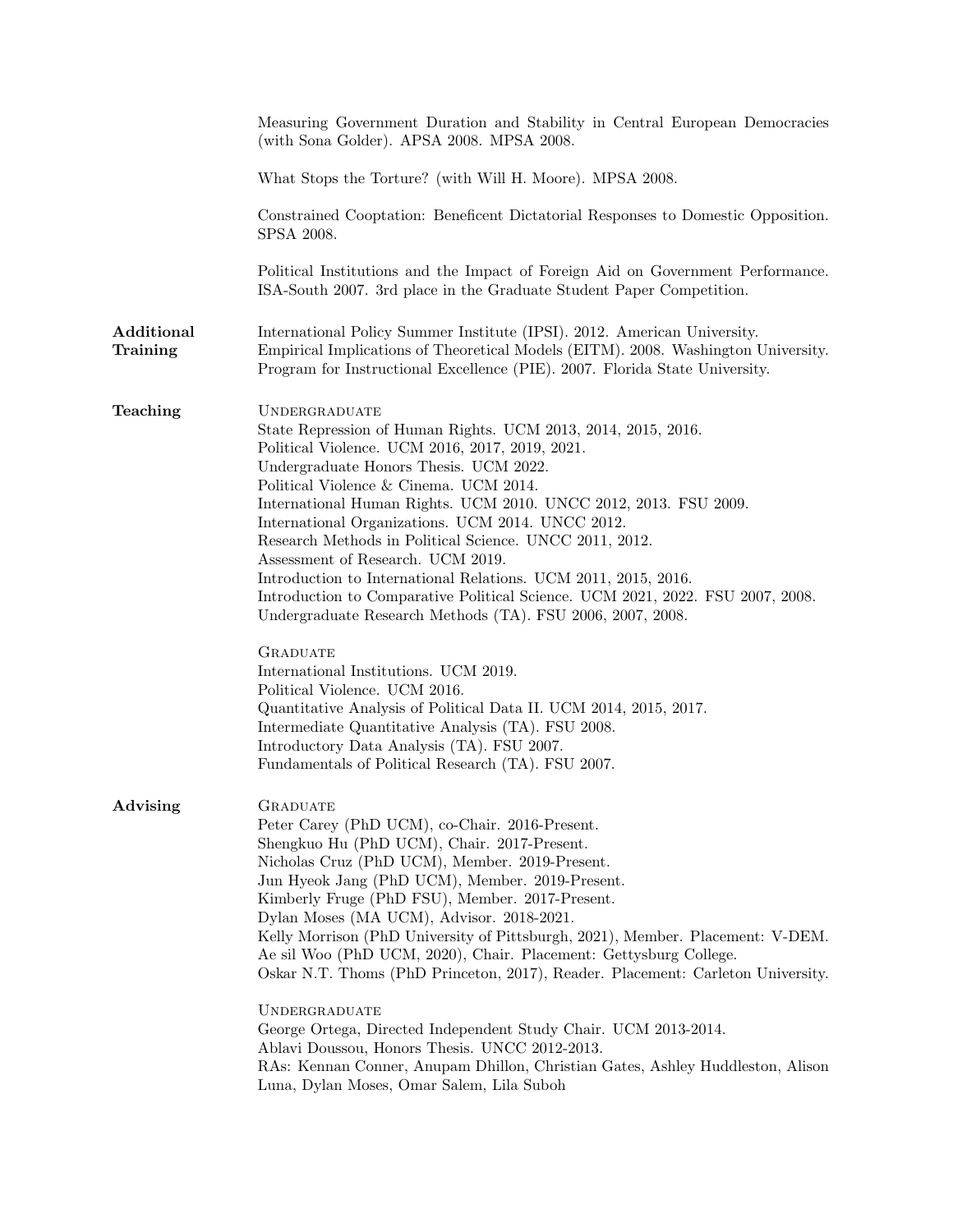| <b>Field Work</b>           | Inter-American Commission on Human Rights (Washington, DC; 2009).<br>Northern Ireland Research Initiative (Armagh, UK; 2009).                                                                                                                                                                                                                                                                                                                                                                                                                                                                                                                                                                                                                                                                                                                                                                                                                                                                                                                                                                                                                                                                                                                                                                                                                                                                                                                                                                                                                                                                                                                                                                                                                                                                                                                                                                                                                                                                                                                                                     |
|-----------------------------|-----------------------------------------------------------------------------------------------------------------------------------------------------------------------------------------------------------------------------------------------------------------------------------------------------------------------------------------------------------------------------------------------------------------------------------------------------------------------------------------------------------------------------------------------------------------------------------------------------------------------------------------------------------------------------------------------------------------------------------------------------------------------------------------------------------------------------------------------------------------------------------------------------------------------------------------------------------------------------------------------------------------------------------------------------------------------------------------------------------------------------------------------------------------------------------------------------------------------------------------------------------------------------------------------------------------------------------------------------------------------------------------------------------------------------------------------------------------------------------------------------------------------------------------------------------------------------------------------------------------------------------------------------------------------------------------------------------------------------------------------------------------------------------------------------------------------------------------------------------------------------------------------------------------------------------------------------------------------------------------------------------------------------------------------------------------------------------|
| Awards and<br><b>Honors</b> | ISA International Law Best Book Award Honorable Mention, 2020.<br>MultiRights Fellow, Centre for Human Rights, University of Oslo, Summer 2013.<br>Featured Data (ITT), StateRepression.com, Spring 2013.<br>Best Paper in International Relations (with Emily Hencken Ritter), MPSA 2012.<br>Featured Repression Scholar, StateRepression.com, Spring 2010.<br>Graduate Student Travel Grant, International Studies Association, February 2010.<br>Congress of Graduate Students Conference Travel Grant, FSU, November 2009.<br>Best Graduate Student Paper, Department of Political Science, FSU, AY 2007 - 2008.<br>Prestage-Cook Travel Grant, Southern Political Science Association, January 2008.<br>3rd Place, Graduate Student Paper Competition, ISA-South, October 2007.<br>Graduate Student Travel Grant, ISA-South, October 2007.<br>Best Undergraduate Thesis, Clemson University, 2004.<br>Pi Sigma Alpha Political Science Award for Service, Clemson University, 2004.<br>General and Departmental Honors in Political Science, Clemson University, 2004.                                                                                                                                                                                                                                                                                                                                                                                                                                                                                                                                                                                                                                                                                                                                                                                                                                                                                                                                                                                                       |
| Service                     | To UCM<br>Political Science Department & Graduate Group Executive Committee, 2015-Present.<br>Political Science Graduate Curriculum Committee, 2016-Present.<br>Political Science Mentorship Program, 2017-Present.<br>Political Science Faculty Search Committee Chair, 2021-2022.<br>Political Science Speaker Series Committee, 2021-2022.<br>Political Science Graduate Group Chair, 2018-2021.<br>Political Science Undergraduate Assessment Committee, 2020-2021.<br>Police Advisory Board, 2019-2020.<br>Political Science Graduate Group Vice-Chair, 2015-2018.<br>Political Science Graduate Fellowship Committee Chair, 2014-2018.<br>Political Science Graduate Admissions Committee Chair, 2015-2018.<br>Political Science Graduate Comprehensive Exam Committee Chair, 2017-2019.<br>Political Science Search, Inequality and Social Justice Initiative, 2016-2017.<br>University Senate Committee on Committees, 2015-2017.<br>Political Science Faculty Search Committee Chair, 2015-2017.<br>Steering Committee, Inequality and Social Justice Focusing Initiative, 2015-2017.<br>Instructor Search Committee, Political Science Program, 2016-2017.<br>Graduate Political Violence Reading Group Co-Advisor, 2015-2016.<br>Graduate Student Professionalization Seminar Organizer, 2015-2016.<br>Webmaster & Social Media Chair, Political Science Program, 2013-2015.<br>Graduate Admissions Committee, Political Science Program, 2013-2015.<br>Instructor Search Committee, Political Science Program, 2014-2015.<br>Graduate Math Course Committee Chair, Political Science Program, 2014-2015.<br>Graduate Fellowship Committee, Political Science Program, 2013-2014.<br>Graduate Exam Committee, Political Science Program, 2013 - 2015, 2016-2017.<br>Faculty Search Committee, Political Science Program, 2013-2014.<br>WASC Program Assessment Committee, Political Science Program, 2010-2011.<br>Faculty Advisor, European Students' Association, 2010-2011.<br>To UNCC<br>Center for Applied Counterterrorism Studies Faculty Affiliate, 2011-2013. |

University Faculty Advisory Summer Sessions Committee Alternate, 2012-2013. Undergraduate Advising Committee, Department of Political Science, 2011-2013. Pi Sigma Alpha Advisor, 2012-2013.